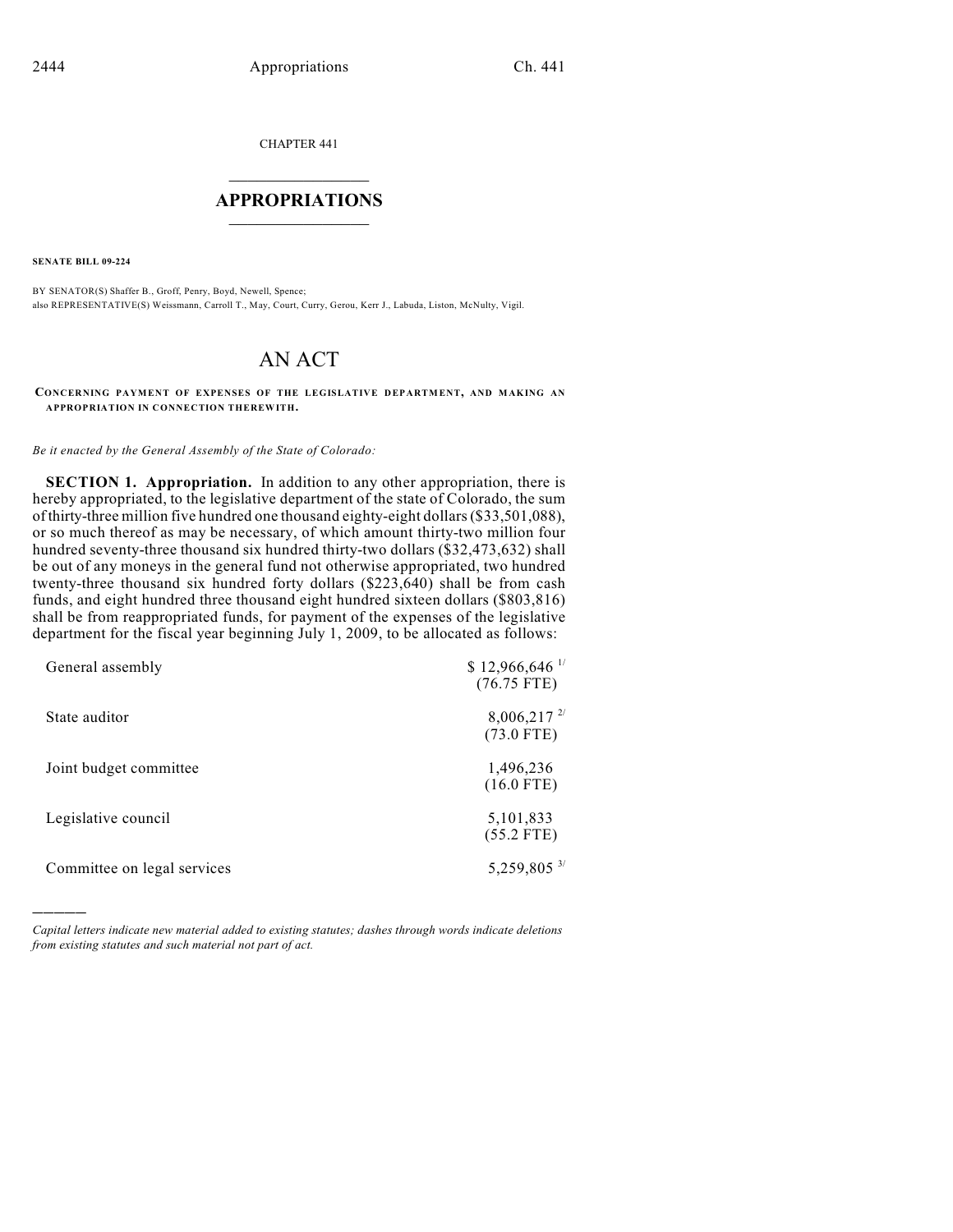| Appropriations<br>Ch. 441                                   |                                             | 2445         |
|-------------------------------------------------------------|---------------------------------------------|--------------|
|                                                             |                                             | $(56.1$ FTE) |
|                                                             | PERA Amortization Equalization Disbursement | 415,232      |
| PERA Supplemental Amortization Equalization<br>Disbursement |                                             | 255,119      |
| Total legislative department                                |                                             | \$33,501,088 |

- $1/$  Of this amount, \$90,000 is appropriated out of cash funds generated by the sale of bill boxes and legislative directories, \$3,816 is appropriated out of reappropriated funds from the methamphetamine abuse prevention, intervention, and treatment cash fund created in section 18-18.5-105 (1) (a), Colorado Revised Statutes, \$30,000 is appropriated out of cash funds in the youth advisory council cash fund created in section 2-2-1306, Colorado Revised Statutes, and \$12,842,830 is appropriated out of the general fund.
- <sup>2</sup> Of this amount, \$7,102,577 is appropriated out of the general fund, \$800,000 is appropriated out of reappropriated funds received from various departments for audits, and \$103,640 is appropriated out of cash funds received pursuant to section 2-3-113 (7), Colorado Revised Statutes.
- $\frac{3}{2}$  In addition, it is anticipated that, during the 2009-10 fiscal year, the tax levy on civil actions provided for in section 2-5-119, Colorado Revised Statutes, will return approximately \$343,000 to the general fund to offset expenses of the revision of statutes by the office of legislative legal services.

**SECTION 2.** 1-40-124.5 (3), Colorado Revised Statutes, is amended BY THE ADDITION OF A NEW PARAGRAPH to read:

**1-40-124.5. Ballot information booklet.** (3) (c) NOTWITHSTANDING ANY LAW TO THE CONTRARY, ANY MONEYS APPROPRIATED FROM THE GENERAL FUND TO THE LEGISLATIVE DEPARTMENT OF THE STATE GOVERNMENT FOR THE FISCAL YEAR COMMENCING ON JULY 1, 2008, THAT ARE UNEXPENDED OR NOT ENCUMBERED AS OF THE CLOSE OF THE FISCAL YEAR SHALL NOT REVERT TO THE GENERAL FUND AND SHALL BE TRANSFERRED BY THE STATE TREASURER AND THE CONTROLLER TO THE BALLOT INFORMATION PUBLICATION AND DISTRIBUTION REVOLVING FUND CREATED IN PARAGRAPH (a) OF THIS SUBSECTION (3).

**SECTION 3.** Section 3 of chapter 356, Session Laws of Colorado 2008, is amended BY THE ADDITION OF A NEW SUBSECTION to read:

Section 3. **Appropriation - adjustment to the 2008 long bill.** (1.5) In addition to any other appropriation, there is hereby appropriated, out of any moneys in the youth advisory council cash fund created in section 2-2-1306, Colorado Revised Statutes, not otherwise appropriated, to the legislative department, for allocation to the legislative council, for the fiscal year beginning July 1, 2008, the sum of thirty thousand dollars (\$30,000), or so much thereof as may be necessary, for the implementation of this act.